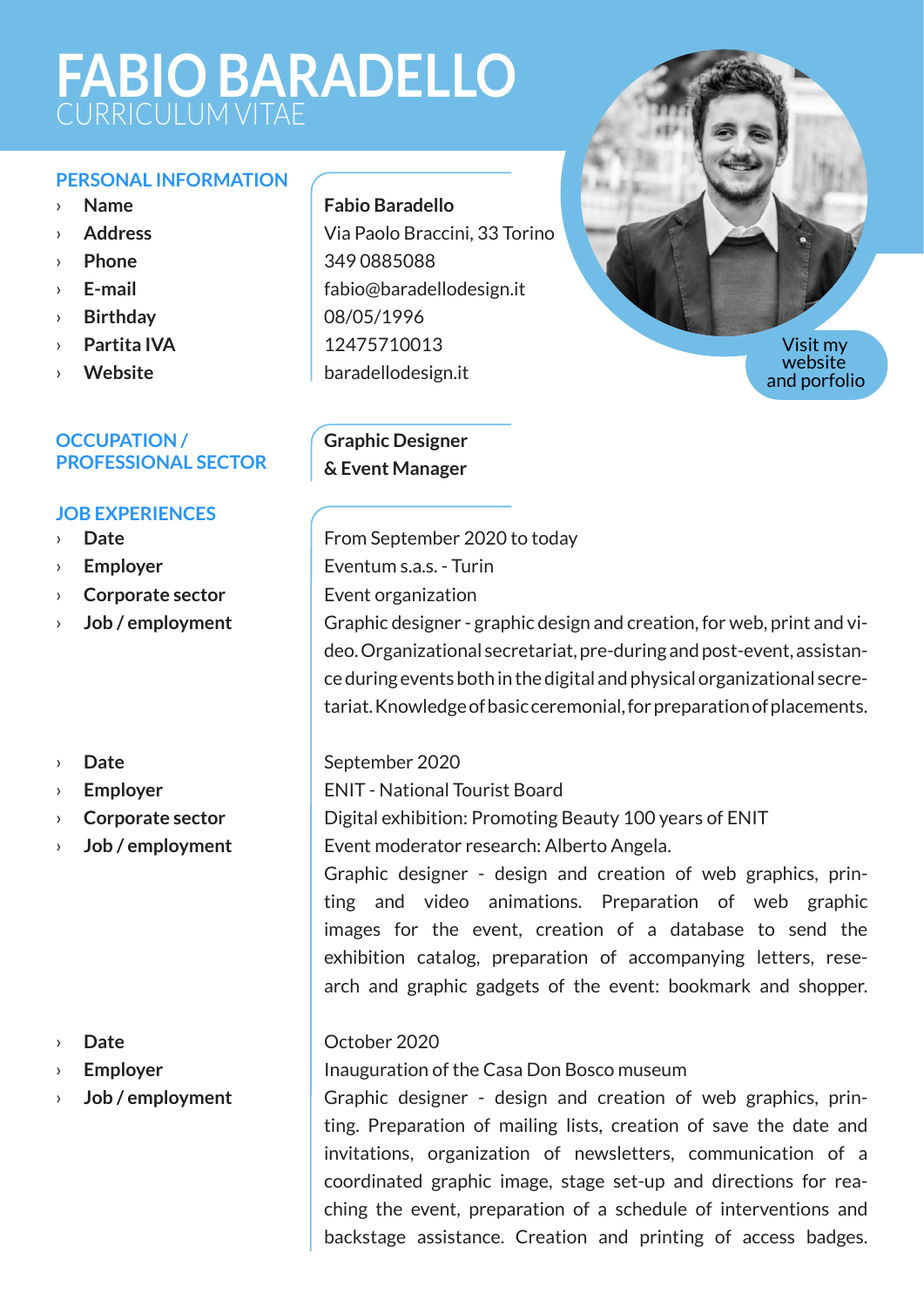- › **Date**
- › **Employer**
- › **Job / employment**
- › **Date**
- › **Employer**
- › **Corporate sector**
- › **Job / employment**
- › **Date**
- › **Employer**
- › **Job / employment**
- › **Date**
- › **Employer**
- › **Corporate sector**
- › **Job / employment**
- › **Date**
- › **Employer**
- › **Corporate sector**
- › **Job / employment**

- › **Date**
- › **Employer**
- › **Job / employment**

November 2020 City of Turin - Cooperation and Peace Sector Coordinated image of projects, graphic layout of print products, poster design, design for social media, proofreading, social assistance.

From January 2021 to April 2021 Piemonte region Roadshow on the territory Design and creation of web graphics, printing and video animations, technical assistance during events. On-site and digitized organizational secretarial assistance.

# April 2021

Organizing Secretariat Exposition of the Shroud in digital Creating mailing lists, sending invitations, setting up placement according to the ceremony, setting up the cathedral, assistance during the event and final report of the event.

# April 2021

Reverse Agency Event organization Graphic Designer - creation of video animations

#### From 15 June to 23 December 2021

Piemonte Agency Business services for internationalization and abroad Assistance for the organization of the "Piedmont for an international future" event 13-July-21 and the "VTM - vehicle and transportation international meetings" 30th March 2022. Title and image creation. Organizatio-nal secretariat, before, during and after the event, assistance both in the digital and physical organizational secretariat. Preparation of ac-companying letters, planning, creation and sending of institutional and corporate invitations.

#### From 2018 to today

Various other freelance jobs Graphic Designer: motion graphic, logo concept, landing page, impagination and much more.